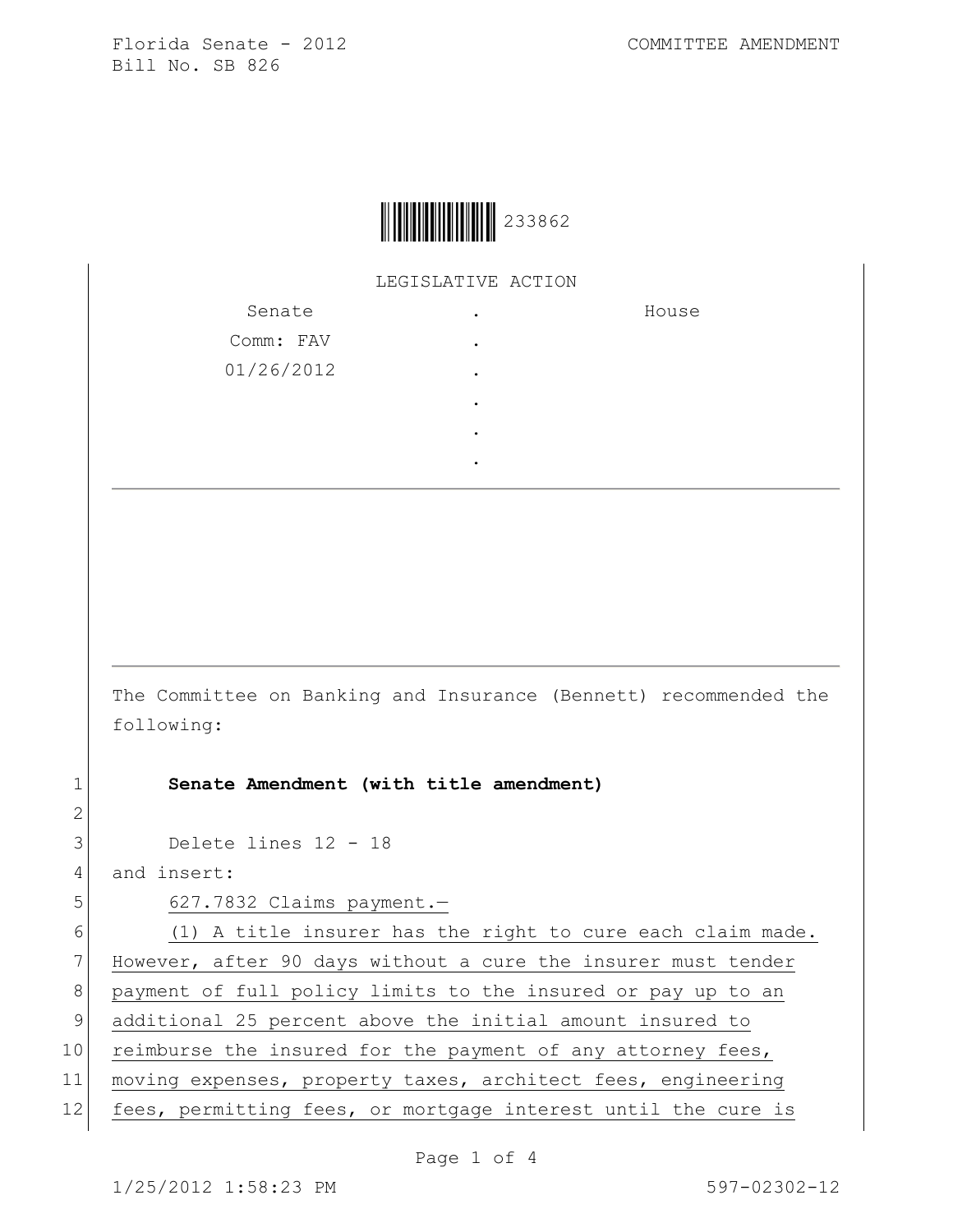## **││││││││││││││││** 233862

| 13<br>finalized.                                                       |
|------------------------------------------------------------------------|
| (2) The additional 25 percent applies only if the insurer's<br>14      |
| 15<br>failure to establish title directly impacts the payments listed  |
| 16<br>in subsection (1).                                               |
| 17<br>(3) If a complete loss of title occurs, full policy limits       |
| 18<br>must be paid regardless of market values.                        |
| 19                                                                     |
| 20<br>This section does not apply to additional policy limits issued   |
| pursuant to s. 627.7844.                                               |
| 22<br>Section 2. Section 627.7844, Florida Statutes, is created        |
| 23<br>to read:                                                         |
| 627.7844 Supplemental coverage.-                                       |
| 25<br>(1) If the current owner of real property borrows money          |
| 26<br>secured by an interest in such real property and a loan title    |
| 27<br>insurance policy is issued at original title insurance rates     |
| 28<br>established pursuant to s. 627.782, less any agreed rebates in   |
| 29<br>connection therewith, the title agency, title insurer, or        |
| 30<br>attorney-agent providing the loan title insurance policy must    |
| simultaneously issue an owner's title insurance policy in the          |
| 32<br>amount of the loan title insurance policy, or such greater       |
| 33<br>amount as may be requested by the property owner.                |
| 34<br>(2) (a) If the property owner provides a copy of one or more     |
| 35<br>owner's title insurance policies currently insuring the owner's  |
| 36<br>interest in the real property, the coverage of the new owner's   |
| 37<br>policy to be issued shall be supplemental to the existing owners |
| 38<br>policy, and the policy limits of the new owner's policy must be  |
| fully available if the aggregate insured losses suffered by the        |
| insured exceed the amount insured collectively by the prior            |
| policy. Actual payment or recovery from the prior insurer is not       |
|                                                                        |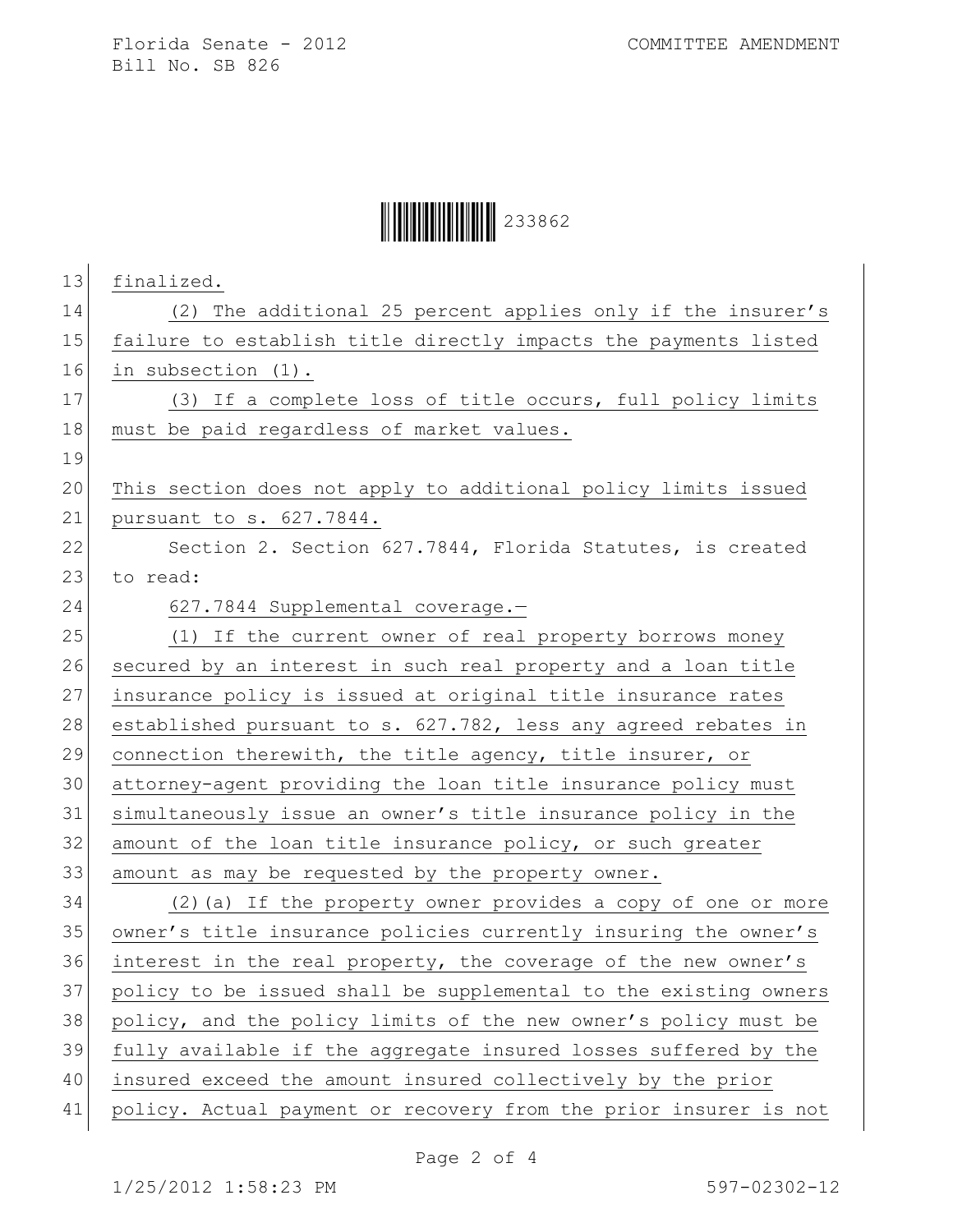**││││││││││││││││** 233862

| 42 | a condition precedent for recovery under the new owner's policy. |
|----|------------------------------------------------------------------|
| 43 | (b) This supplemental coverage may be accomplished through       |
| 44 | an endorsement of the existing owner's policy or the issuance of |
| 45 | a new owner's policy containing language establishing coverage   |
| 46 | as being supplemental to the prior policies.                     |
| 47 | (c) The new owner's and loan policies shall reflect policy       |
| 48 | exceptions and limitations based on the current state of title   |
| 49 | to the property, and may include exceptions that did not appear  |
| 50 | in the prior owner's policy.                                     |
| 51 | (3) The premium for the simultaneous issuance of the new         |
| 52 | owner's policy must be the minimum simultaneous issue rate       |
| 53 | established pursuant to s. 627.782.                              |
| 54 | (4) The owner of the real property shall waive in writing        |
| 55 | the right to purchase any additional owner's coverage.           |
| 56 | Section 3. Subsection (1) of section 627.7845, Florida           |
| 57 | Statutes, is amended to read:                                    |
| 58 | 627.7845 Determination of insurability required;                 |
| 59 | preservation of evidence of title search and examination.-       |
| 60 | (1) A title insurer may not issue a title insurance              |
| 61 | commitment, endorsement, or title insurance policy until the     |
| 62 | title insurer has caused to be made a determination of           |
| 63 | insurability based upon the evaluation of a reasonable title     |
| 64 | search beginning with a root of title, as defined in s.          |
| 65 | 712.01(2) or a search of the records of a Uniform Commercial     |
| 66 | Code filing office, as applicable, has examined such other       |
| 67 | information as may be necessary, and has caused to be made a     |
| 68 | determination of insurability of title or the existence,         |
| 69 | attachments, perfection, and priority of a Uniform Commercial    |
| 70 | Code security interest, including endorsement coverages, in      |
|    |                                                                  |

Page 3 of 4